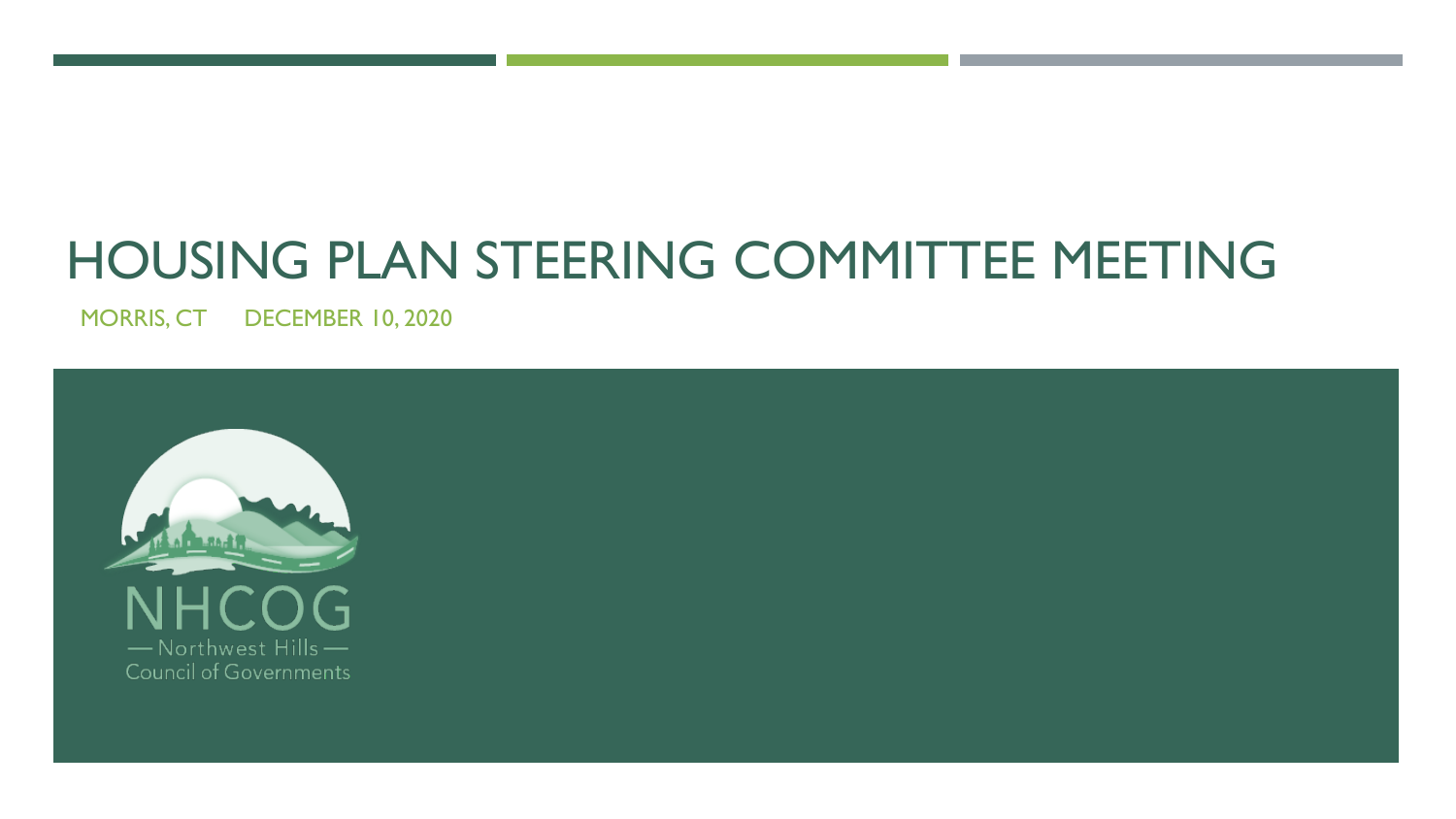# AGENDA

- 1. Review additional housing data & information
	- **Morris Housing Authority- waiting list**
	- **Fair Share housing study**
	- % of residents paying more than 30% of income
- 2. Review Town Plan survey results
- 3. Discuss possible resident and employee housing needs survey
- 4. Next Steps & next meeting date

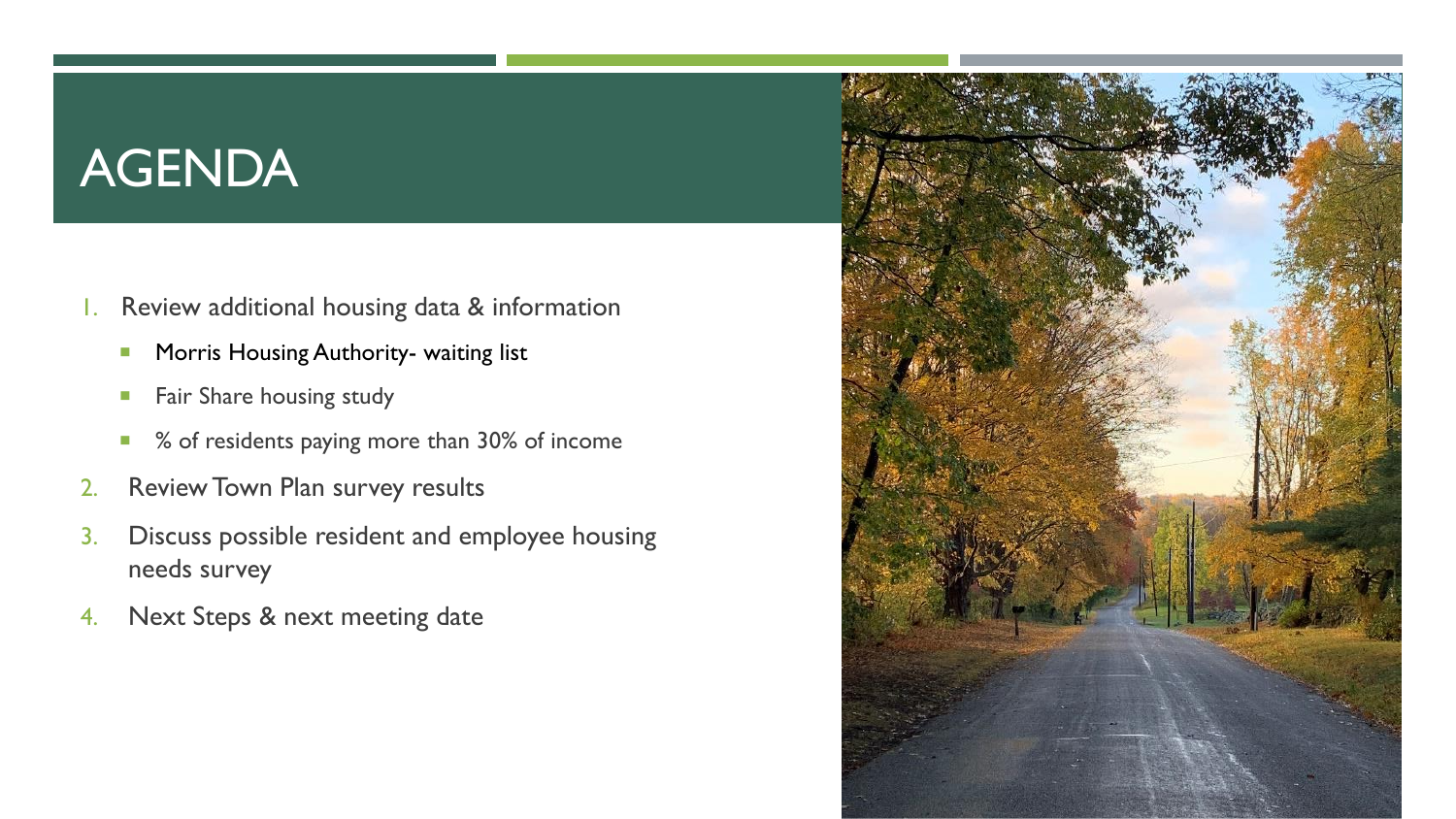### IMPORTANCE OF ENGAGING RESIDENTS IN THIS PROCESS

"*Our housing systems are experiencing the toughest challenges that we've seen in more than a generation*." –Dr. Tiffany Manuel

How we respond in this moment matters.

We are up for this challenge. Our towns have addressed tough challenges before.

We can preserve the rural nature of our small towns AND create more housing opportunity which will make our town more sustainable.

Many of our small Litchfield Co. non-profits are already doing this, we just need to scale up our efforts and shorten the length of the process.

- How can we make sure residents are engaged in this conversation and excited about the possible solutions?
	- Case study conversations
	- Recorded interviews
	- Town newsletter articles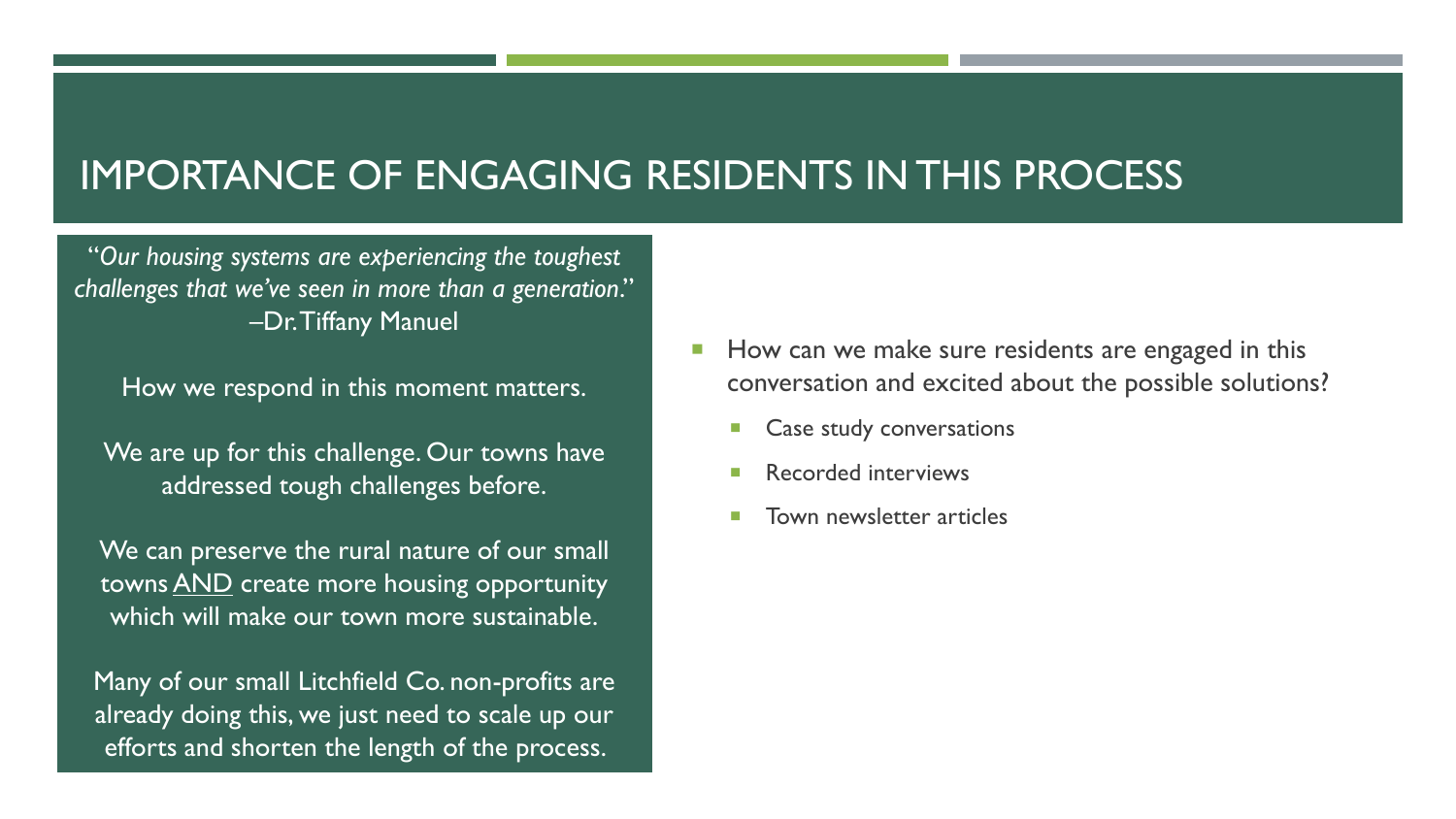# UPDATED WAITING LISTS IN NWCT

- **508 households** on these (smaller town- RHC members) waiting lists;
	- **245 senior households** on waiting lists- many of these **wait 5+ years**
- **Jim Simonelli, Executive Director,** Morris Housing Authority + Litchfield Housing Authority
- **Eldridge Senior Housing in Morris (20 units)**
	- 20 seniors on waiting list
	- 3-4 year wait; 1-unit might turn over per year
	- Over 90 seniors on waiting list between Eldridge, Wells Run, and Bantam Falls
	- Eldridge base rent is \$600/mo + electricity (more expensive than the LHA units)
	- The MHA and LHA units do not get funding from the towns.

|  | Town           | <b>Project Address</b>                                                    | How Many People<br>on Waiting List? | Average Wait<br>Time           | Average Turnover- one<br>year      |  |
|--|----------------|---------------------------------------------------------------------------|-------------------------------------|--------------------------------|------------------------------------|--|
|  | Cornwall       | Kugeman Village<br>256 Kent Road                                          | 18                                  | $2+$ years                     | 2 in 2018, I in 2019, I in<br>2020 |  |
|  | Cornwall       | <b>Bonney Brook</b><br>33 Kent Road                                       | 10                                  | $2 +$ years                    | I per year                         |  |
|  | Kent           | Stuart Farm Apts<br>15 Maple St. Ext                                      | 16                                  |                                | I per year                         |  |
|  | Kent           | South Common<br>22 South<br><b>Commons Rd</b>                             | 22                                  |                                | I per year                         |  |
|  | Kent           | <b>Templeton Farms</b><br>16 Swifts Lane                                  | 49                                  | 5-6 years                      | I per year                         |  |
|  | Litchfield     | <b>Tannery Brook</b><br>Cooperative<br>Tannery Brook Rd                   | 5-4 new inquiries                   | I + years                      | 0 2020; 4 2019                     |  |
|  | Litchfield     | 48 Torrington Rd<br>48 Torrington Rd                                      | 12                                  | $2+$ years                     | 2 2020; 1 2019                     |  |
|  | Litchfield     | <b>Northfield Fire</b><br>House<br>12 Main St.,<br>Northfield             | $\mathsf{I}$                        | $2+$ years                     | 2 2020; 1 2019                     |  |
|  | <b>Norfolk</b> | Meadowbrook<br>9 Shepard Rd                                               | 12                                  | 8 mos-1 year                   | less than I                        |  |
|  | <b>Norfolk</b> | <b>Town Center</b><br>Project<br>29-33<br>Greenwoods Rd, 2<br>Shepard Rd. | 10                                  | oldest app March<br>2018       | 3 since 2018                       |  |
|  | Salisbury      | Sarum Village<br>34 Cobble Road                                           | 42                                  | oldest app from<br>Sept. 2018  | 6 since 2018                       |  |
|  | Salisbury      | Sarum Village II                                                          | 10                                  | oldest app from<br>August 2017 | 4 since Jan 2018                   |  |
|  | Washington     | Dodge Farm<br>16 Brinsmade Rd                                             | $\overline{2}$                      |                                |                                    |  |
|  | Washington     | 16 Church St. Apts<br>16 Church St                                        | 3                                   |                                |                                    |  |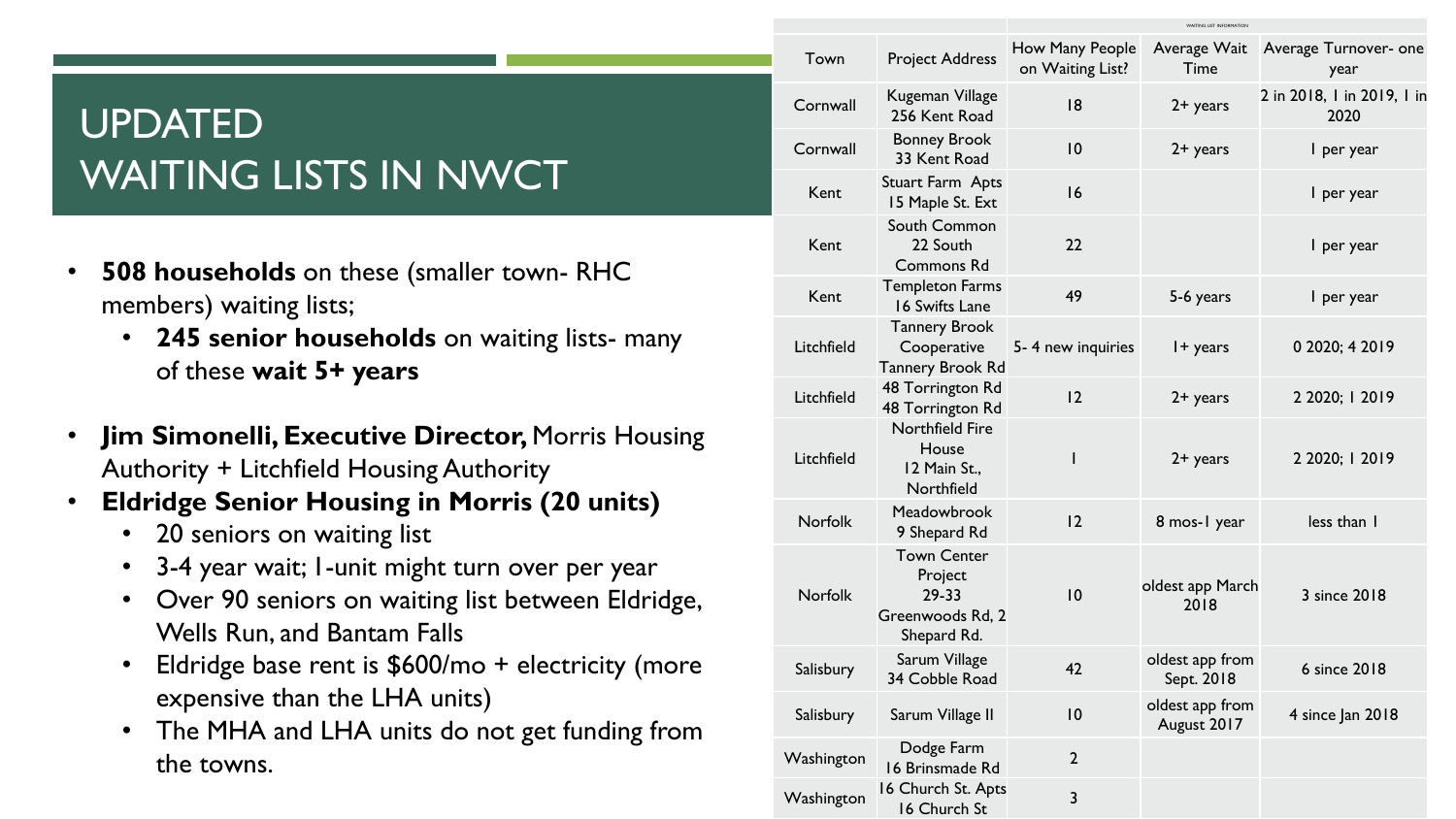|                             |                                                                                                                                      |  | <b>Town</b>        | <b>Fair Share</b> |
|-----------------------------|--------------------------------------------------------------------------------------------------------------------------------------|--|--------------------|-------------------|
|                             |                                                                                                                                      |  | <b>Barkhamsted</b> | 180               |
|                             | FAIR SHARE HOUSING MODEL FOR CT (2020)                                                                                               |  | <b>Burlington</b>  | 304               |
|                             | PREPARED BY: DAVID KINSEY, PHD FOR OPEN COMMUNITIES ALLIANCE                                                                         |  | Canaan             | $ $  4            |
|                             |                                                                                                                                      |  | Colebrook          | 117               |
|                             |                                                                                                                                      |  | Cornwall           | 103               |
| $\mathbb{R}^n$              | Establishes a baseline current need for the NHCOG region of 3,396<br>affordable housing units.                                       |  | Goshen             | 168               |
|                             |                                                                                                                                      |  | Harwinton          | 140               |
|                             |                                                                                                                                      |  | Kent               | 120               |
|                             | Based on the $#$ of households below 80% AMI paying more than 30% of their<br>$\mathcal{C}^{\mathcal{A}}$<br>income on housing costs |  | Litchfield         | 190               |
|                             |                                                                                                                                      |  | <b>Morris</b>      | 44                |
| $\mathcal{L}_{\mathcal{A}}$ | This need is then allocated through a 14- step process to each town based                                                            |  | New Hartford       | 203               |
|                             | on its comparative capacity to accommodate AH:                                                                                       |  | <b>Norfolk</b>     | $\overline{111}$  |
|                             | Ratable- Grand List (2018)<br>Ι.                                                                                                     |  | North Canaan       | 97                |
|                             | Household Income difference (2018)<br>2.                                                                                             |  | Roxbury            | 186               |
| 4.                          | Poverty (2018)<br>3.                                                                                                                 |  | Salisbury          | 198               |
|                             | Multi-family housing (2018)                                                                                                          |  | Sharon             | 150               |
|                             |                                                                                                                                      |  | Torrington         | 199               |
| $\mathcal{C}^{\mathcal{A}}$ | These fair share #'s are considered a $10$ -year goal                                                                                |  | Warren             | 3                 |
|                             |                                                                                                                                      |  | Washington         | 208               |
|                             |                                                                                                                                      |  | Winchester         | 130               |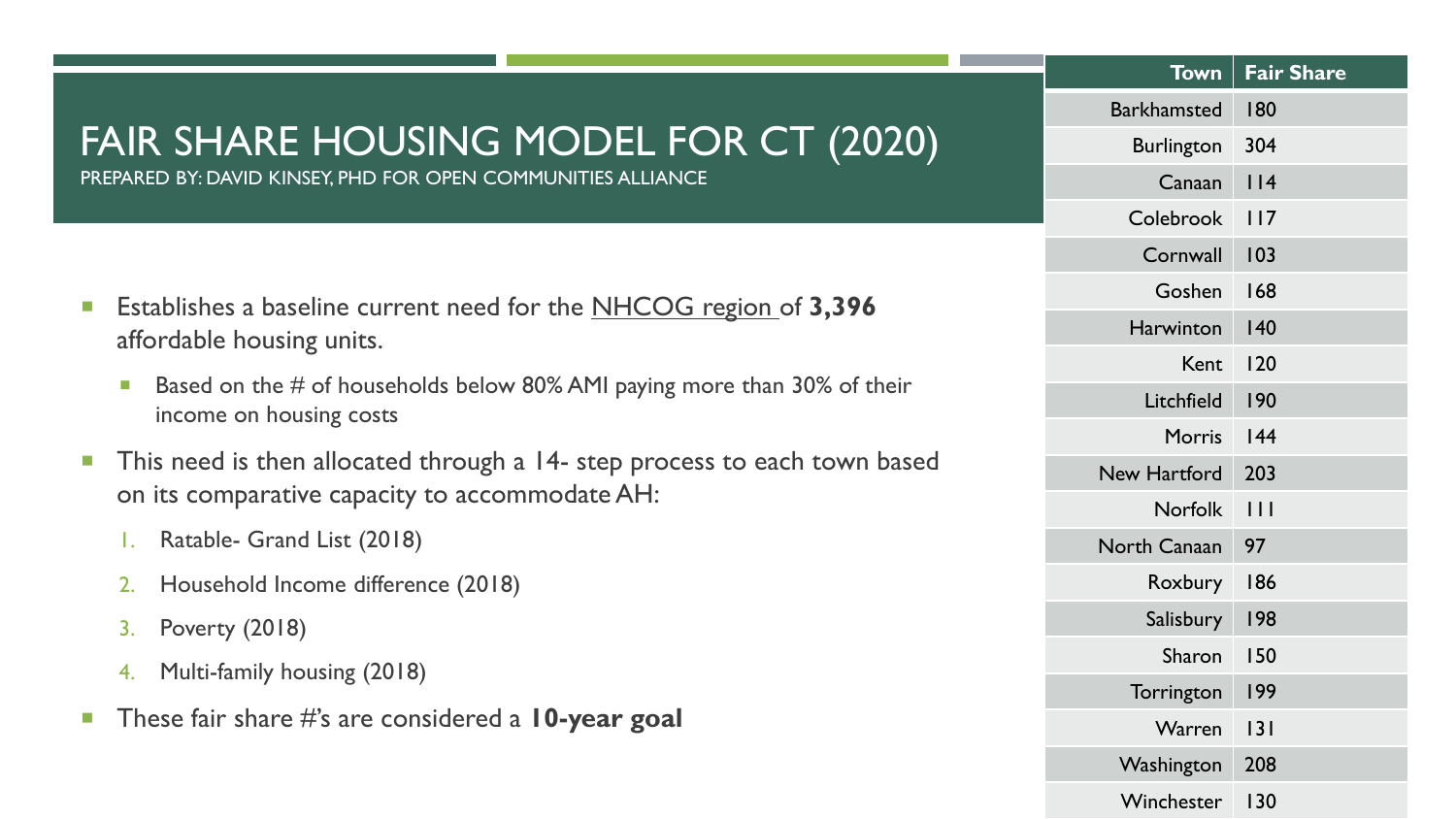## COST BURDENED HOUSEHOLDS IN MORRIS

**268 total households**: 33% of renter households (46) and 36% of owner households (222) report being **housing cost burdened**.

#### Homeowners, without mortgage **Renters** Homeowners, with mortgage 17% of homeowners (no mortgage) in Morris are cost-burdened, that 34% of renters in Morris are cost-burdened, that is, spend 30% or 36% of homeowners (with mortgage) in Morris are cost-burdened. more of their income on rent and associated costs. is, spend 30% or more of their income on housing costs. Under 30% 30-50% 50% and over Under 30% 30-50% 50% and over Under 30% 30-50% 50% and over 15% 23% 10% Morris Morris Morris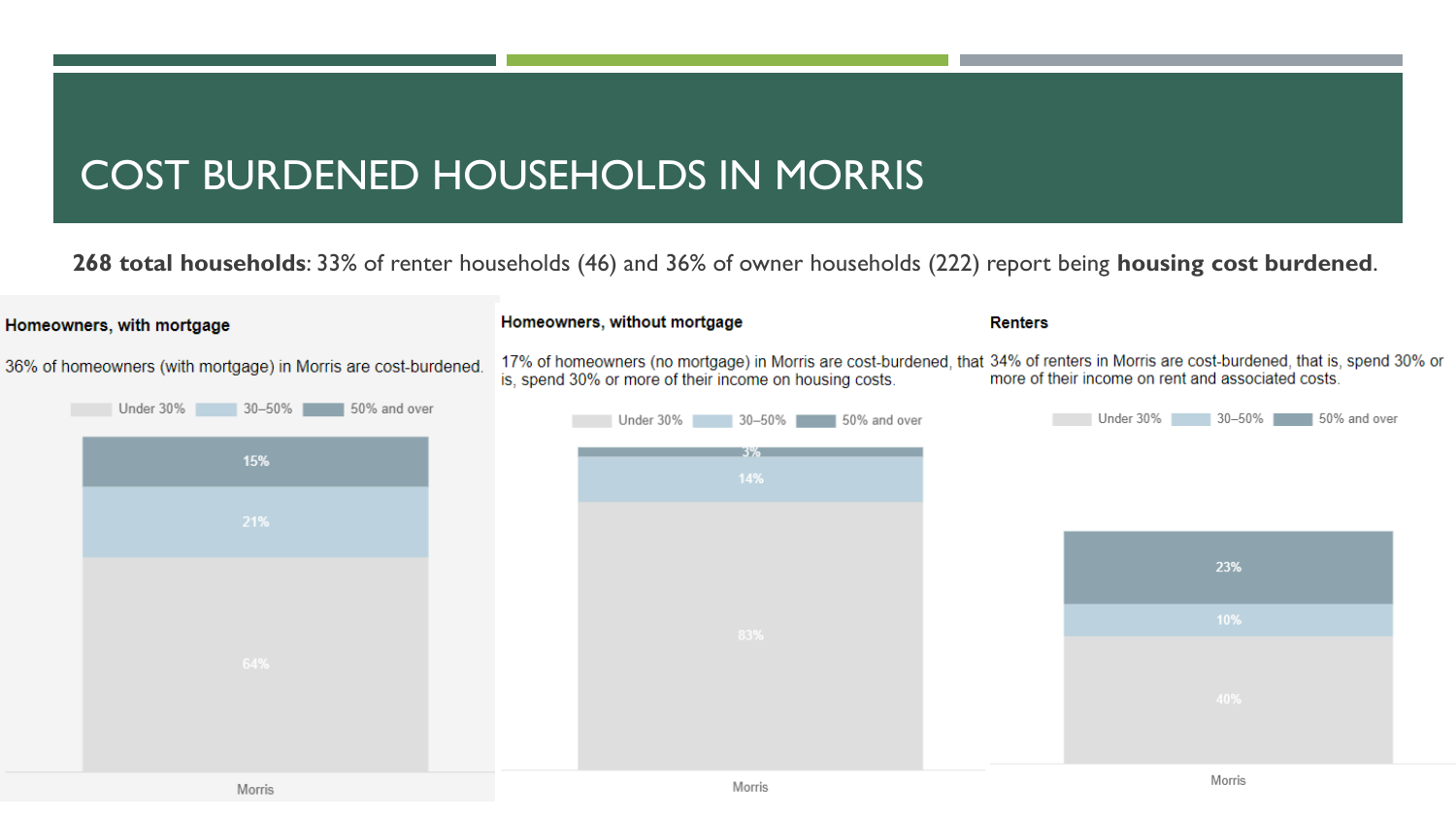## SURVEY TYPES & QUESTIONS

#### 1. Residents Housing Needs Survey

- Goals- start to engage residents in process
- $\blacksquare$  Hear what they think the needs are  $+$  specific needs of their family
- 2. Employee Survey-
	- For those who work in town but do not currently live in town
- **DISCUSS:** 
	- **Surveys launch date; close date**
	- **D** Outreach:
		- **Town Facebook page**
		- $\blacksquare$  Town website news & announcements
		- **Town email?**
		- is there an EDC contact list of businesses to send the employee survey to?